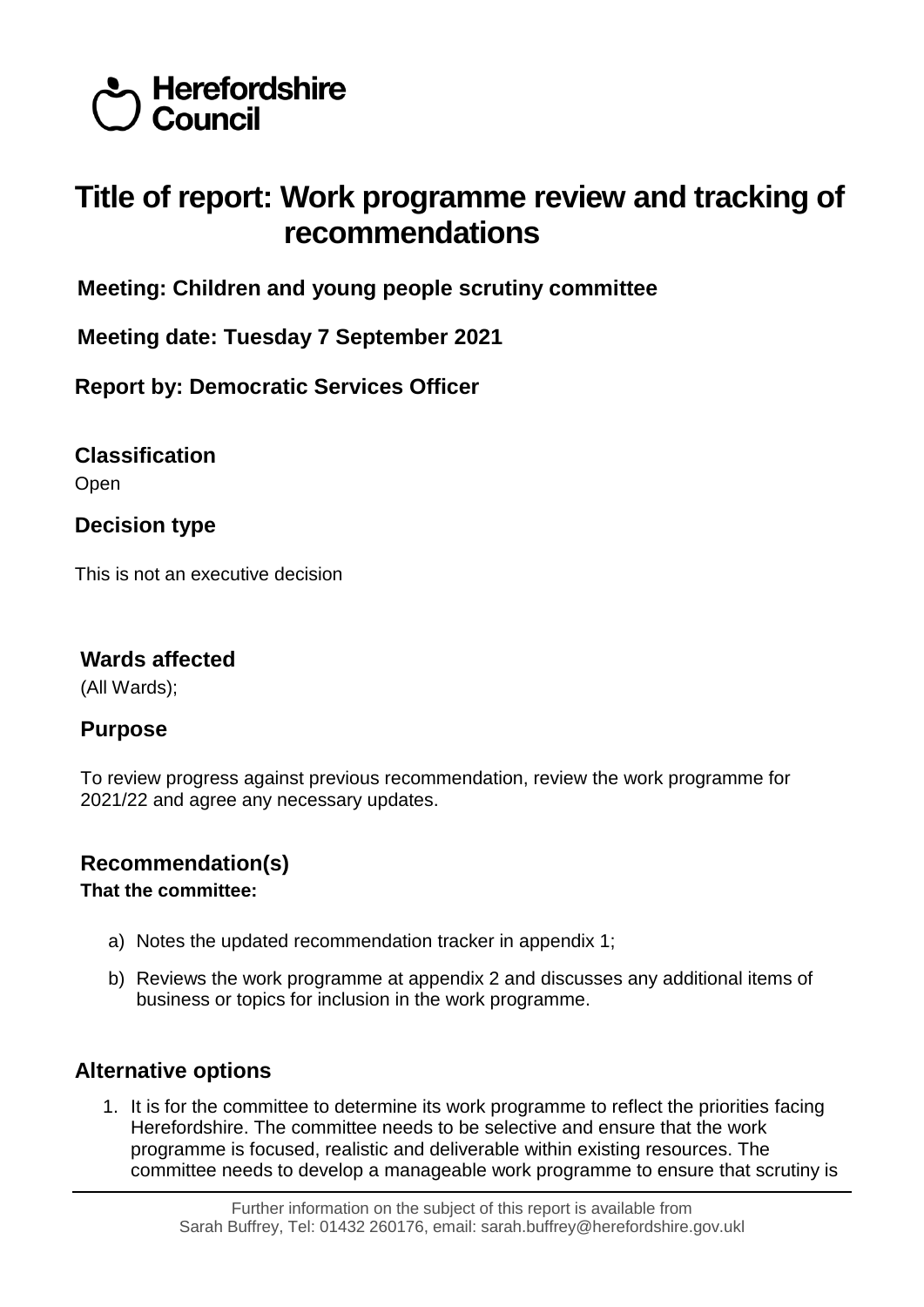focused, effective and produces clear outcomes. Topics selected on the work programme should reflect issues of current importance facing children's services at Herefordshire Council.

# **Key considerations**

#### **Tracking of resolutions made by the committee which require a response or action**

- 2. A schedule of recommendations previously made by the committee which require a response or action is appended to this report as appendix 1.
- 3. Key changes since the last meeting include:
	- Decisions on improvement board membership further to recommendations made on 1 June;
	- Details of additional meetings with an improvement focus added.

#### **Forward plan**

- 4. The constitution states that scrutiny committees should consider the forward plan as the chief source of information regarding forthcoming key decisions. Forthcoming decisions of the children and families directorate will be highlighted by the clerk to the committee as part of the work programming item at each committee meeting.
- 5. Suggestion for scrutiny from members of the public
- 6. Suggestions for scrutiny are invited from members of the public through the council's website, accessible through the link below. There have been no suggestions for scrutiny received from members of the public since the previous meeting of the committee.

[https://www.herefordshire.gov.uk/info/200148/your\\_council/61/get\\_involved/4](https://www.herefordshire.gov.uk/info/200148/your_council/61/get_involved/4)

#### **Work Programme**

- 7. The work programme needs to focus on the key issues of concern and be manageable allowing for urgent items or matters that have been called-in. The work programme will be reviewed at each meeting of the committee and may be amended as required.
- 8. The latest agreed work programme for 2021-2022 is attached at appendix 2.
- 9. Should committee members become aware of any issue they think should be considered by the committee they are invited to discuss the matter with the chairperson, vice chairperson and the statutory scrutiny officer.
- 10.The following topics for scrutiny have been suggested since the last meeting. The committee is requested to consider these proposed items and confirm if they wish them to be added to the list of items to be scheduled for future scrutiny activity:
	- a. From a member of the council to follow up scrutiny of the Youth Justice Plan by scrutinising youth justice/'probation' further such as drug treatment/recovery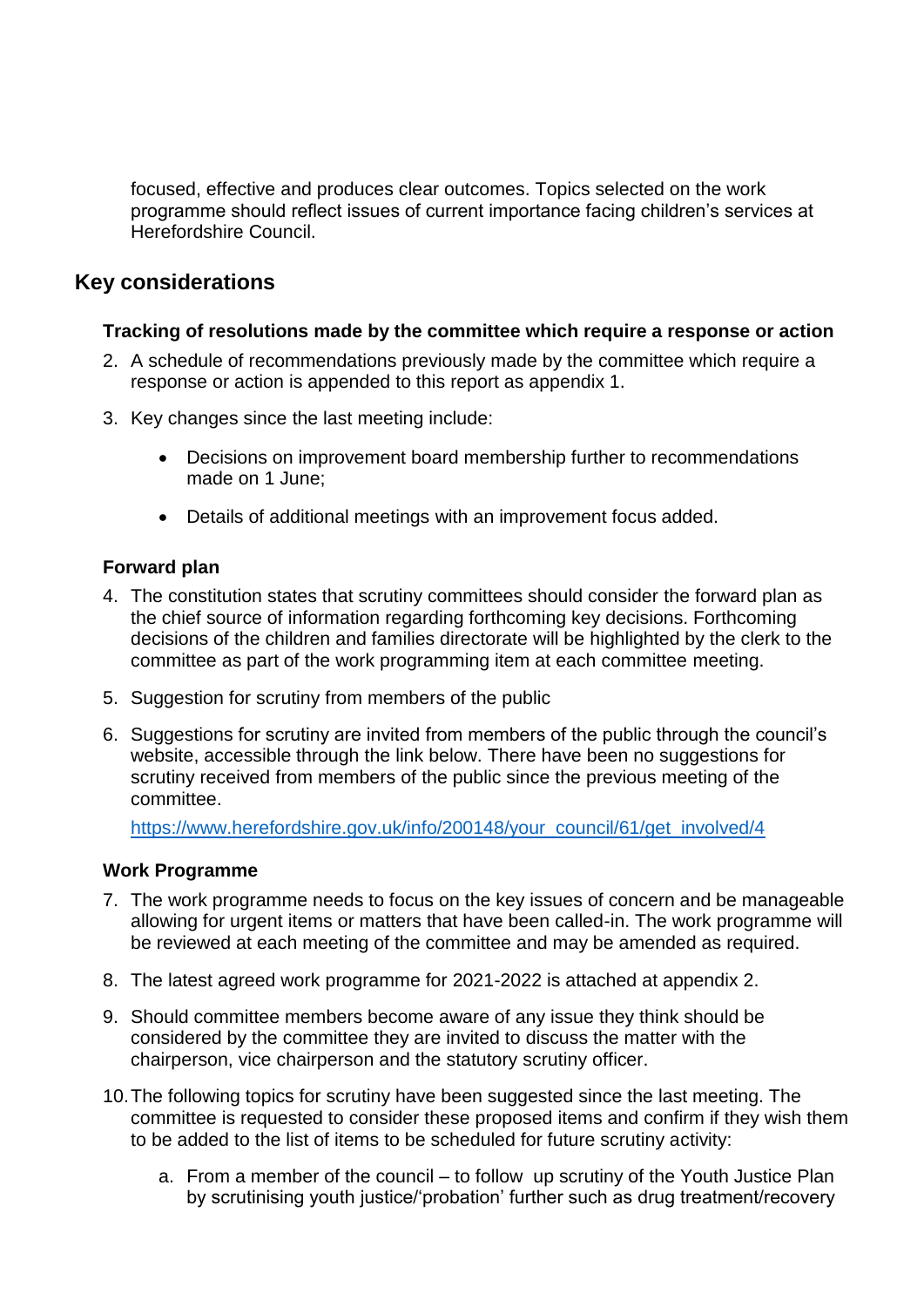in young people who are in probation in Herefordshire, including what type of treatment is being offered.

#### **Budget setting 2022/23**

11.It has been suggested that it would be beneficial for the scrutiny committees to review proposals for the 2022/23 budget earlier in the consultation process. This would be in addition to the usual scrutiny activity which is currently scheduled for January 2022. Council is due to consider proposals on future scrutiny arrangements at its meeting on 8 October 2021 and this may result in opportunities for joint scrutiny activity rather than each committee reviewing proposals separately. The committee is invited to consider if and when it would wish to undertake additional scrutiny of budget proposals.

#### **Constitutional Matters**

#### **Task and Finish Groups**

- 12.A scrutiny committee may appoint a task and finish group for any scrutiny activity within the committee's agreed work programme. A committee may determine to undertake a task and finish activity itself as a spotlight review where such an activity may be undertaken in a single session; the procedure rules relating to task and finish groups will apply in these circumstances but the review is likely to be attended by all members of the committee and chaired by the chairperson.
- 13.The scrutiny committee will approve the scope of the activity to be undertaken by a task and finish group, the membership, chairperson, timeframe, desired outcomes and what will not be included in the work. A task and finish group will be composed of a least 2 members of the committee, other councillors and may include, as appropriate, co-opted people with specialist knowledge or expertise to support the task. The committee will appoint the chairperson of a task and finish group.
- 14.The committee is asked to determine matters relating to the convening of a task and finish group including the scope of the review to be undertaken, the chairperson, membership, timeframe, desired outcomes, what will not be included in the review and whether to co-opt any non-voting members to the group. Such co-optees could consist of individuals with valuable skills and experience that would assist a task and finish group to undertake a review (see co-option below).
- 15.During its work programming session on 20 November 2020 the convening of a paediatric therapies task and finish group was proposed. A scoping document was approved by the committee at the meeting on 30 April 2021.

#### **Co-option**

16.A scrutiny committee may co-opt a maximum of two non-voting people as and when required, for example for a particular meeting or to join a task and finish group. Any such co-optees will be agreed by the committee having reference to the agreed work programme and/or task and finish group membership.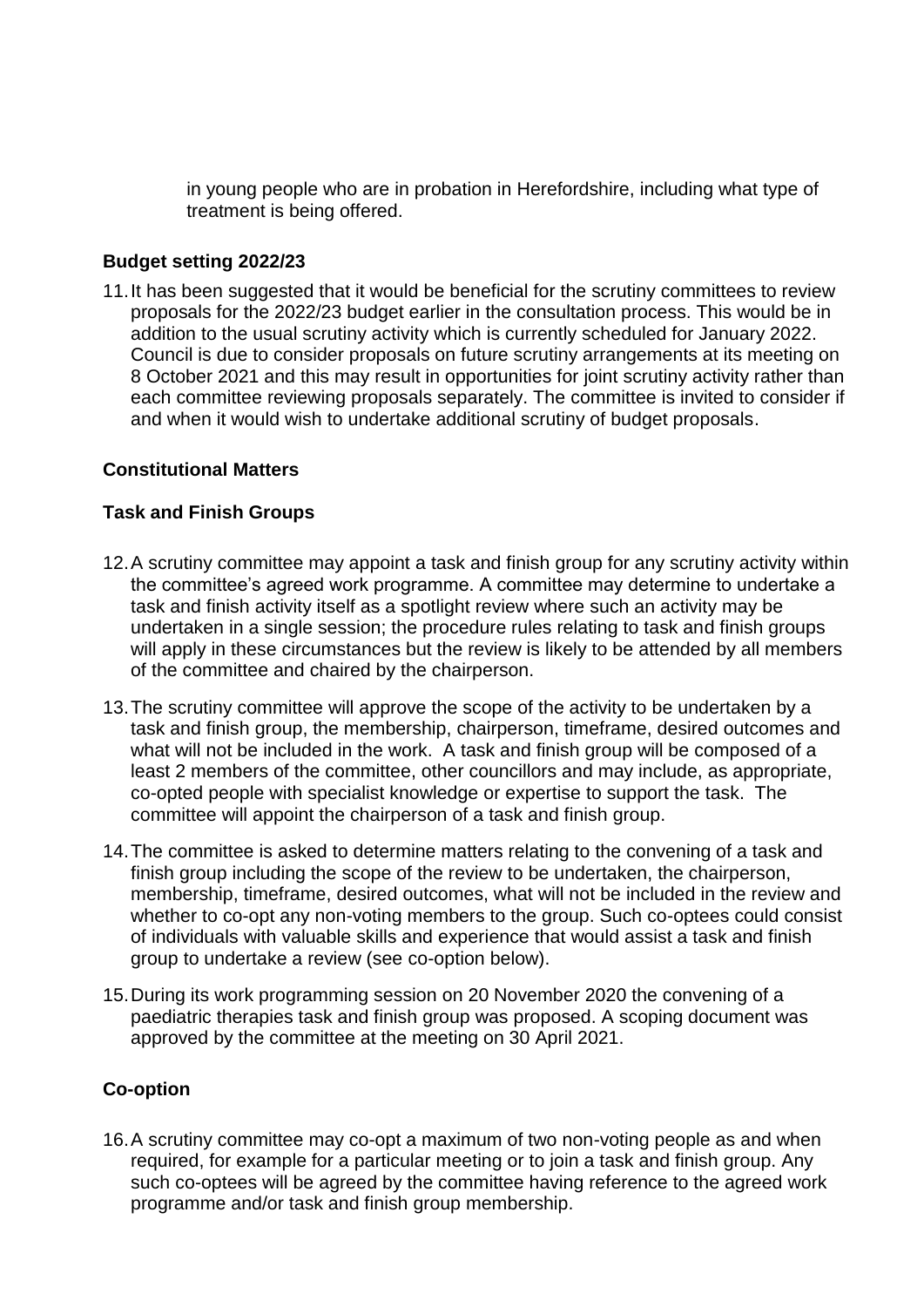17.The committee is asked to consider whether it wishes to exercise this power in respect of any matters in the work programme.

# **Community impact**

- 18.In accordance with the adopted code of corporate governance, Herefordshire Council is committed to promoting a positive working culture that accepts, and encourages constructive challenge, and recognises that a culture and structure for scrutiny are key elements for accountable decision making, policy development and review. Topics selected for scrutiny should have regard to what matters to residents.
- 19.The term 'corporate parent' means the collective responsibility of the council, elected members, employees, and partner agencies, for providing the best possible care and safeguarding for children who are looked after by the council. Being a good corporate parent means we should; accept responsibility for children in the council's care; make their needs a priority; and seek for them the same outcomes any good parent would want for their own children. The committee should be mindful of these responsibilities when undertaking scrutiny work.

# **Environmental Impact**

20. Whilst this is an update on the work programme and will have minimal environmental impacts, consideration has been made to minimise waste and resource use in line with the council's Environmental Policy.

# **Equality duty**

21.Under section 149 of the Equality Act 2010, the 'general duty' on public authorities is set out as follows:

A public authority must, in the exercise of its functions, have due regard to the need to  $-$ 

- a) eliminate discrimination, harassment, victimisation and any other conduct that is prohibited by or under this Act;
- b) advance equality of opportunity between persons who share a relevant protected characteristic and persons who do not share it;
- c) foster good relations between persons who share a relevant protected characteristic and persons who do not share it.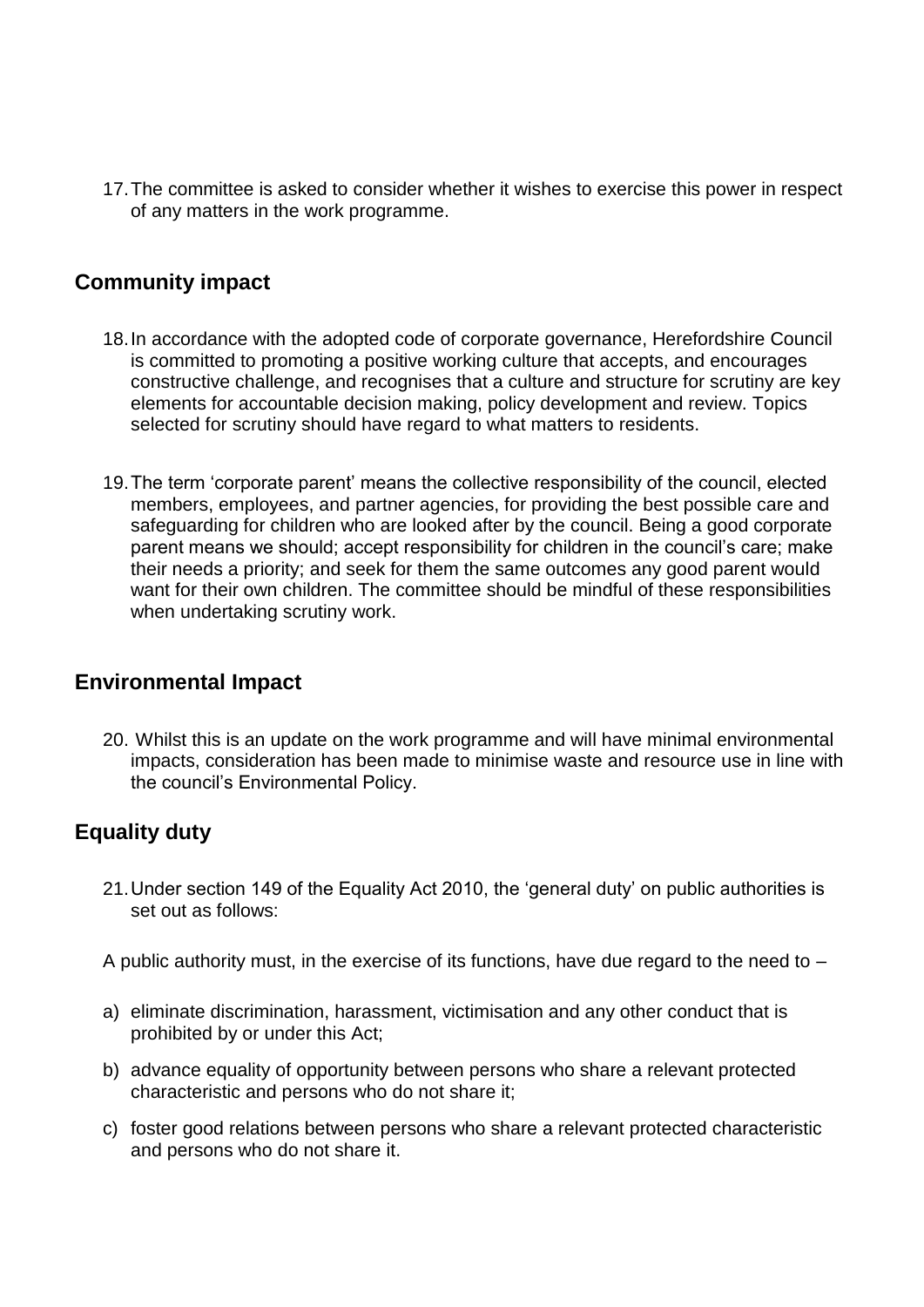22.The public sector equality duty (specific duty) requires us to consider how we can positively contribute to the advancement of equality and good relations, and demonstrate that we are paying 'due regard' in our decision making in the design of policies and in the delivery of services. As this report concerns the administrative function of the children and young people scrutiny committee, it is unlikely that it will have an impact on our equality duty.

# **Resource implications**

- 23.The costs of the work of the committee will have to be met within existing resources. It should be noted the costs of running scrutiny can be subject to an assessment to support appropriate processes.
- 24.The councillors' allowance scheme contains provision for co-opted and other nonelected members to claim travel, subsistence and dependant carer's allowances on the same basis as members of the council. If the committee agrees that co-optees should be included in an inquiry they will be entitled to claim allowances.

# **Legal implications**

- 25.The council is required to deliver a scrutiny function. The development of a work programme which is focused and reflects those priorities facing Herefordshire will assist the committee and the council to deliver a scrutiny function.
- 26.The Scrutiny Rules in Part 4 Section 5 of the Council's constitution provide for the setting of a work programme, the reporting of recommendations to the executive and the establishment of task and finish groups, as below.
- 27.Paragraph 4.5.28 of the constitution explains that the scrutiny committee is responsible for setting its own work programme. In setting its work programme a scrutiny committee shall have regard to the resources (including officer time) available.
- 28.Under section 4.5.10 of the constitution a scrutiny committee may appoint a task and finish group for any scrutiny activity within the committee's agreed work programme. A committee may determine to undertake a task and finish activity itself as a spotlight review where such an activity may be undertaken in a single session; the procedure rules relating to task and finish groups will apply in these circumstances. The relevant scrutiny committee will approve the scope of the activity to be undertaken, the membership, chairperson, timeframe, desired outcomes and what will not be included in the work. It will be a matter for the task and finish group to determine lines of questioning, witnesses (from the council or wider community) and evidence requirements.